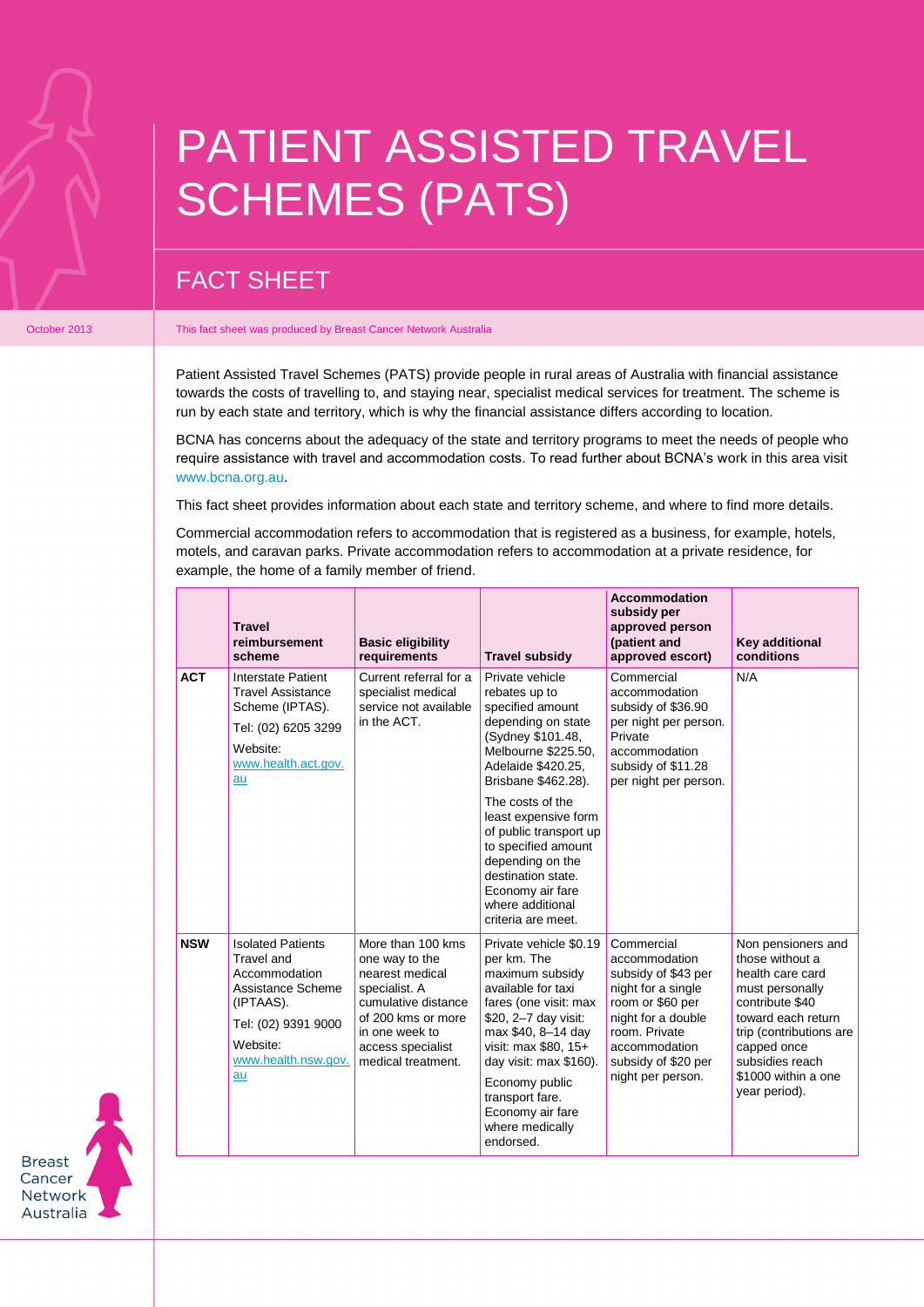|            | <b>Travel</b><br>reimbursement<br>scheme                                                                                                                                                                                                                                                               | <b>Basic eligibility</b><br>requirements                                                                                                                                          | Travel subsidy                                                                                                                                                                | <b>Accommodation</b><br>subsidy per<br>approved person<br>(patient and<br>approved escort)                                                      | Key additional<br>conditions                                                                                                                                                                                                                                                                                                 |
|------------|--------------------------------------------------------------------------------------------------------------------------------------------------------------------------------------------------------------------------------------------------------------------------------------------------------|-----------------------------------------------------------------------------------------------------------------------------------------------------------------------------------|-------------------------------------------------------------------------------------------------------------------------------------------------------------------------------|-------------------------------------------------------------------------------------------------------------------------------------------------|------------------------------------------------------------------------------------------------------------------------------------------------------------------------------------------------------------------------------------------------------------------------------------------------------------------------------|
| <b>NT</b>  | <b>Patient Assisted</b><br><b>Travel Scheme</b><br>(PATS).<br>Katherine<br>Tel: (08) 8973 9206<br>Darwin<br>Tel: (08) 8922 8135<br>Alice Springs<br>Tel: (08) 8951 7846<br><b>Tennant Creek</b><br>Tel: (08) 8962 4262<br>Gove District<br>Tel: (08) 8987 0201<br>Website:<br>www.health.nt.gov.a<br>ū | More than 200 kms<br>one way to the<br>nearest medical<br>specialist. A<br>cumulative distance<br>of 400 kms or more<br>in one week to<br>access specialist<br>medical treatment. | Private vehicle \$0.20<br>per km. Lowest<br>available fare for bus<br>and air travel within<br>NT. Ground<br>transport<br>reimbursement of<br>\$50 for an interstate<br>trip. | Commercial<br>accommodation<br>subsidy of \$60 per<br>night per person.<br>Private<br>accommodation<br>subsidy of \$20 per<br>night per person. | N/A                                                                                                                                                                                                                                                                                                                          |
| <b>QLD</b> | <b>Patient Travel</b><br><b>Subsidy Scheme</b><br>(PTSS).<br>Tel: (07) 3328 9076<br>Website:<br>www.health.gld.gov.<br>au                                                                                                                                                                              | Nearest medical<br>specialist is more<br>than 50 kms from the<br>local public hospital.                                                                                           | Private vehicle \$0.30<br>per km. Cheapest<br>form of public<br>transport. Economy<br>airfare where<br>medically endorsed.                                                    | Commercial<br>accommodation<br>subsidy of \$60 per<br>night per person.<br>Private<br>accommodation<br>subsidy of \$10 per<br>night per person. | Non pensioners and<br>those without health<br>care cards must<br>personally contribute<br>the first 4 nights'<br>accommodation per<br>financial year.                                                                                                                                                                        |
| <b>SA</b>  | <b>Patient Assistance</b><br><b>Transport Scheme</b><br>(PATS).<br>Tel: 1800 188 115<br>Website:<br>www.countryhealths<br>a.sa.gov.au                                                                                                                                                                  | More than 100 kms<br>one way to the<br>nearest specialist.                                                                                                                        | Private vehicle \$0.16<br>per km. Cheapest<br>form of public<br>transport. Economy<br>air fare where<br>medically endorsed.                                                   | Commercial<br>accommodation<br>subsidy only of up to<br>\$30 per night per<br>person.                                                           | Claimants are<br>required to make a<br>personal contribution<br>of \$30 per return trip<br>which is subtracted<br>from the eligible<br>travel benefit, unless<br>hardship application<br>accepted. Non<br>pensioners and<br>those without health<br>care cards must<br>meet the costs of<br>first night of<br>accommodation. |